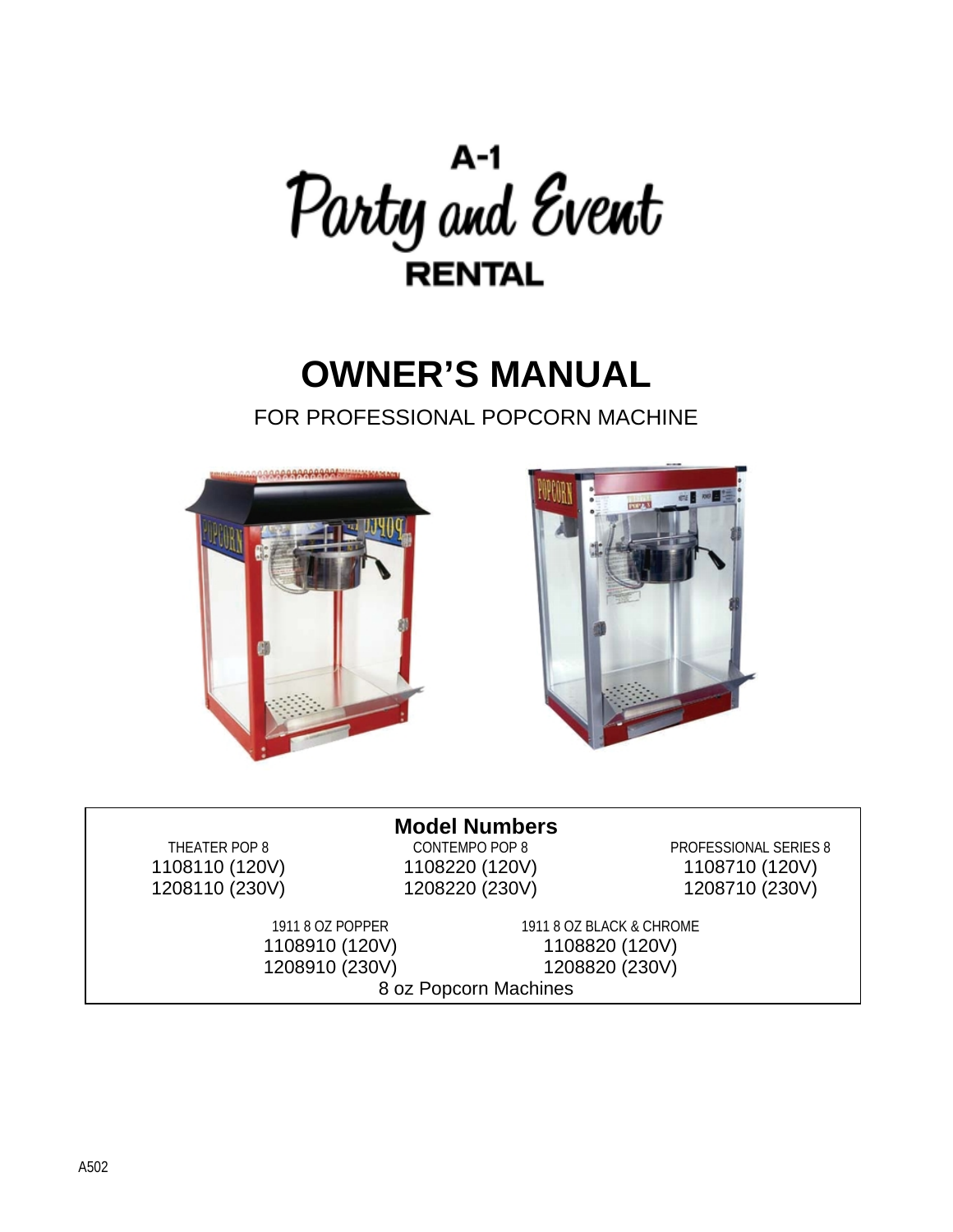## **SAFETY PRECAUTIONS**

*Paragon values your continued safety above all else. Please follow these guidelines when using your equipment to prevent injury and maximize product performance:* 



No direct contact to equipment by the general public should be allowed when used in food service locations. Only trained personnel should operate this equipment. Carefully read any and all instructions before beginning operation of the equipment.



Always wear safety glasses when servicing equipment.



Kettle reaches extreme heat during operation. To avoid injury, NEVER touch kettle while hot.



Any alterations made to equipment by anyone other than certified Paragon personnel will void warranty and may also create unsafe working conditions. NEVER make alterations to the equipment.



Machine must be properly grounded to prevent electrical shock. Do NOT immerse kettle, warmer, or any other part of this equipment in water. Doing so may damage equipment and prevent it from working properly. Always unplug equipment before cleaning or servicing to prevent electric shock.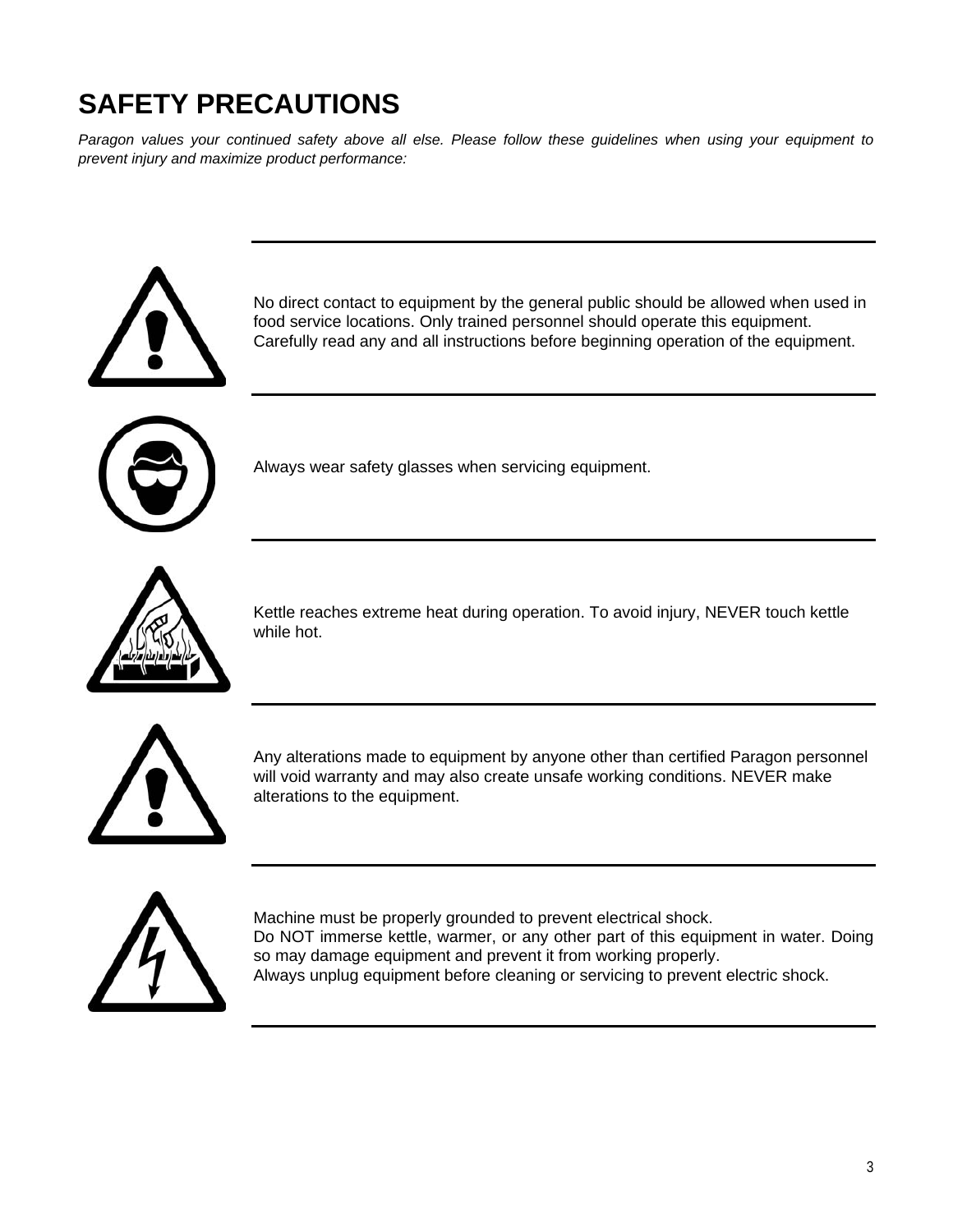## **ELECTRICAL REQUIREMENTS**

This product requires a properly-grounded 120 volt supply with a 15 amp circuit. The Paragon 8 oz Popper has a current draw of 12 amps. (Export voltage is 230VAC.)

We recommend your Paragon Popcorn Machine be plugged directly into a dedicated outlet. Extension cords may create a safety hazard and reduce its performance.

Be sure outlet accepts three (3) prong grounded plug. DO NOT use a three (3) prong to two (2) prong adapter.

### **UNPACKING**

Paragon carefully inspects each product during assembly and after completion to adhere to strict quality guidelines, and packs it securely to ensure safe delivery to each of our customers. Be sure to carefully remove all packing material and adhesive before any operation. Please examine your product to guarantee all equipment has arrived, complete and in good condition.

If you believe that any damage may have occurred during shipment or parts may be missing, please contact Paragon immediately for replacement.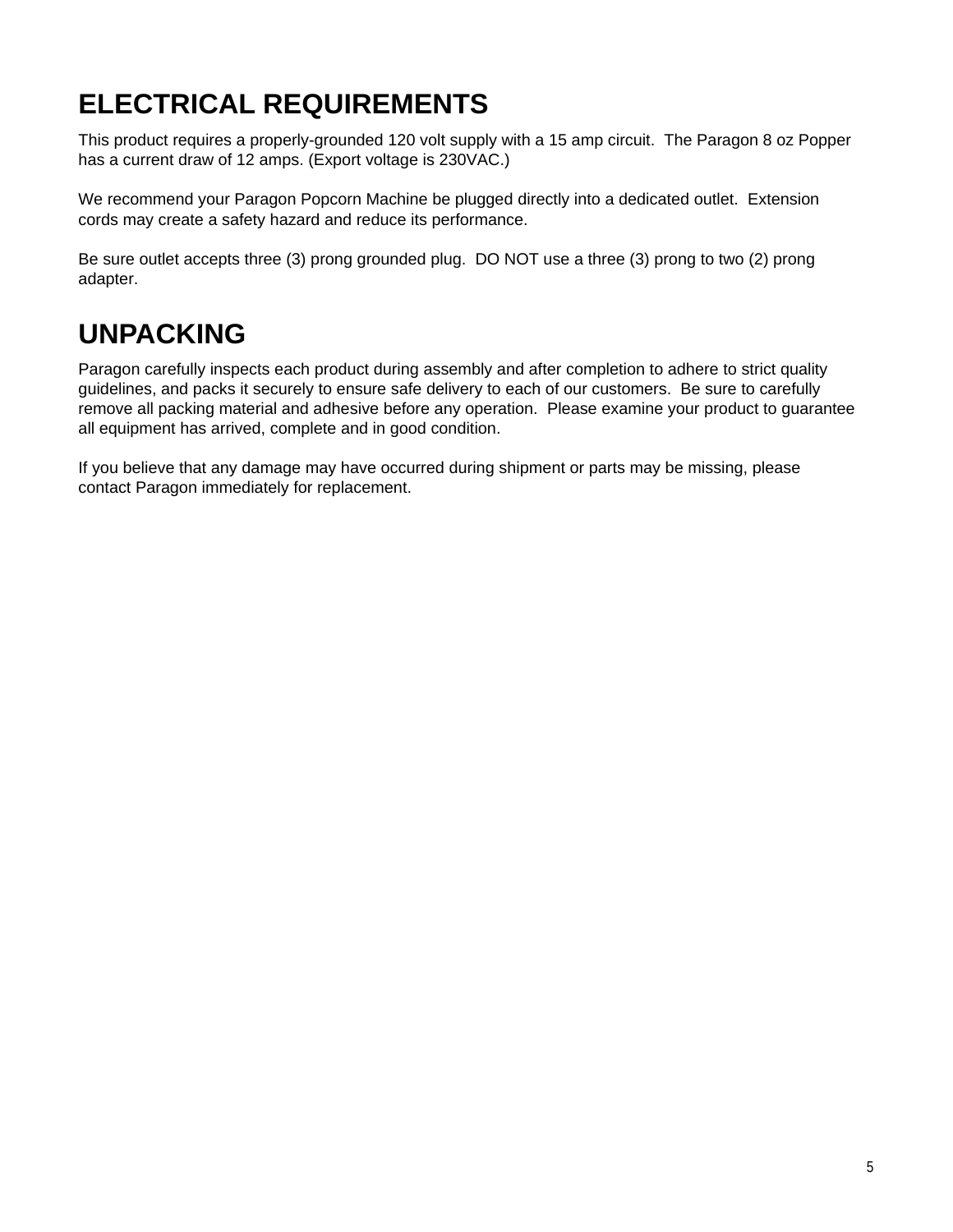### **FREQUENTLY ASKED QUESTIONS**

#### *How much will my popcorn popper produce?*

The Paragon 8 Oz. Poppers will yield 147 ounces of popcorn per hour.

#### *Why are hard-coat anodized aluminum kettles considered the best?*

When you are cooking popcorn there are two key elements: heat transfer and ease of cleaning. Aluminum provides the best heat transfer of any approved cooking material which means that the heat from the elements transfer completely to the food, resulting in much better performance. When you anodize aluminum you are changing the molecular surface of the aluminum and filling in the pores of the material. This makes a very smooth and slippery surface which can be cleaned very easily and is extremely durable.

#### *What makes popcorn pop?*

A popcorn kernel actually has approximately 12% moisture inside of it. As you heat up the kernel, the moisture turns into steam and expands. Once the kernel reaches 475 degrees Fahrenheit the expanding steam forces the hull to explode (or pop).

#### *How long does it take to cook a batch of popcorn?*

All Paragon poppers are designed to cook a kettle of kernels in approximately 3-1/2 minutes. The cycle time is based on having the kettle heated to cooking temperature before loading the kettle.

#### *What type of oil should I use to cook popcorn?*

The type of oil that you use will affect the taste of the popcorn. The most common type that is used is coconut oil. It normally is regarded as the best tasting and has long been a staple at movie theaters. However, many health conscious people prefer canola oil due to its lower fat and cholesterol content. Other types that are often used are sunflower, peanut and soy.

#### *What's the best way to keep my popcorn machine clean?*

All Paragon poppers utilize tempered glass panels, stainless steel cleanout trays, aluminum corner posts and anodized kettles. These surfaces can be cleaned using vinegar and water solution. The use of ammonia based cleaners is not recommended. You will want to note that you should never submerge a kettle in any type of liquid because it has electrical components inside of it that can short out. Paragon kettles are designed to be wiped out with a clean cloth after each use. Should you have a kettle that gets burned-on oil stains you can order Paragon's kettle cleaning kit (part #1075) which will allow you to clean it to near new conditions.

#### *What is "expansion ratio" on popcorn and what is the optimum level?*

Expansion ratio refers to the increase in volume that occurs as popcorn pops. It is determined by measuring the volume of popcorn prior to and after popping. An expansion ratio between 40 and 44 is usually considered ideal. If the expansion is less than 40, the popped corn can be a little chewy and if the expansion ratio is over 44 the popcorn becomes very brittle and tends to break apart into small pieces.